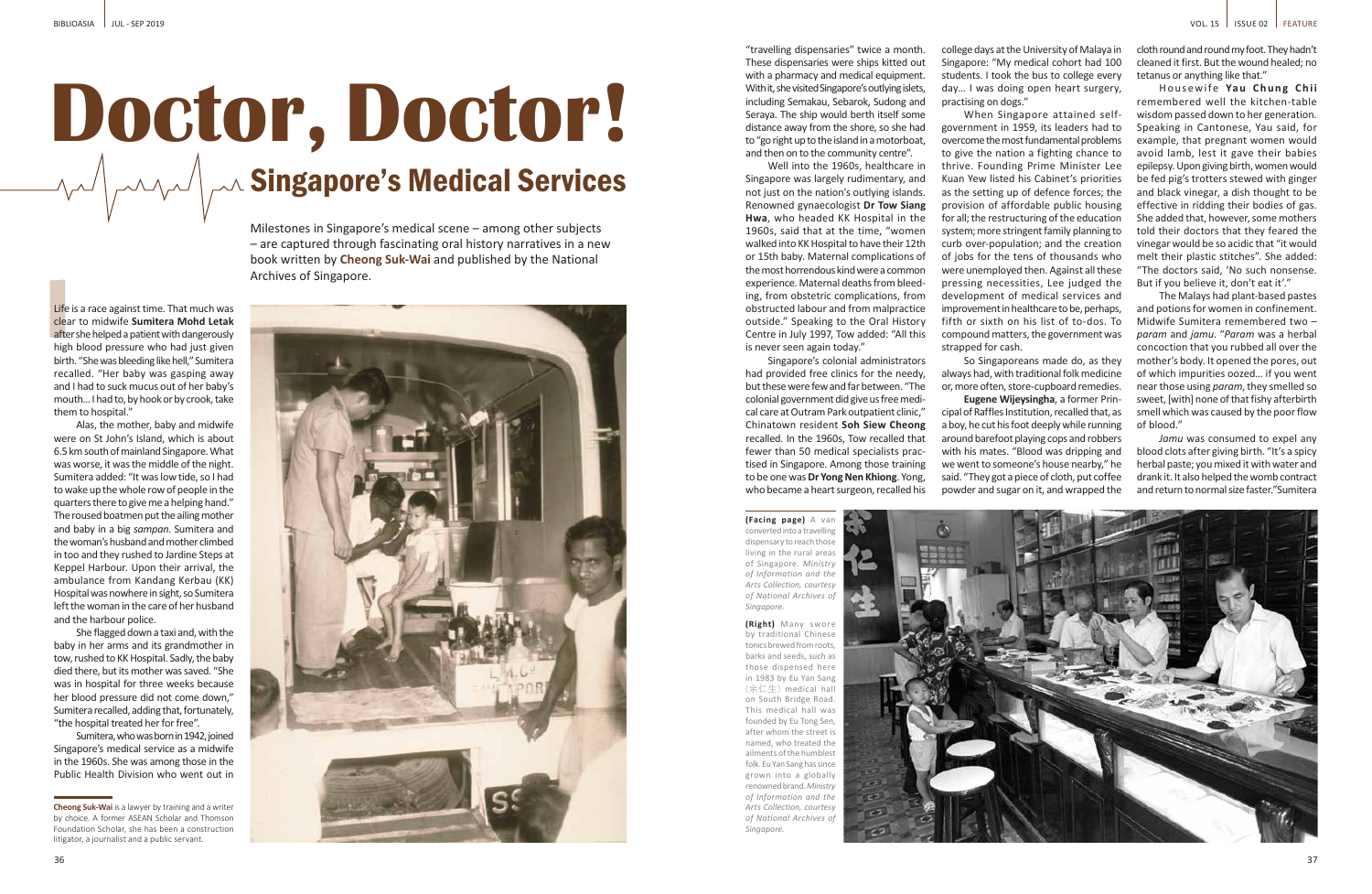Syndrome (SARS) dominated newspaper headlines in Singapore between March and July 2003, including this frontpage story in *The Straits Times* on 27 March 2003. This report documented the unprecedented closure of all pre-schools, and primary, secondary and pre-university schools. During those four fretful months, SARS claimed the lives of 33 of the 238 people infected with the virus in Singapore. *The Straits Times, 27 March 2003, p. 1.*

never forgot how basic the islanders' lives were even after Singapore became independent. Women and girls who were menstruating folded cloth, into which they crumpled newspaper, to stanch their bleeding. They would not heed Sumitera's advice to use the sanitary pads that she distributed to them regularly. "They said they would keep it and use it only when they travelled to mainland Singapore."

## **Singaporean Trailblazers**

Amid this rough-and-ready approach to personal hygiene, some Singaporean doctors were already blazing trails in caring for patients.

Pathologist **Prof Kanagaratnam Shanmugaratnam**, for one, made sure that anyone in Singapore who had cancer could seek treatment for it without difficulty. Shanmugaratnam, whose son Tharman is a former Deputy Prime Minister of Singapore (and currently Senior Minister), set up a population-based cancer registry in 1968. At the time, he said, "there were hardly any private clinics in Singapore". His fellow doctors, however, were "very supportive" in voluntarily notifying him and his team of anyone who developed cancer. He also personally scrutinised hospital discharge forms, as he put it, "so we did not miss a case".

Another trailblazer was **Dr Tay Chong Hai**. In 1969, he was among the first Singaporeans to discover a disease that was

> Bus driver **Ang Chit Poh** said the private bus business plunged such that most drivers switched to other trades for good. Those who remained in the business had to disinfect their buses day after day in the hope that it would restore the confidence of passengers who had abandoned this transport option. Traditional Chinese medicine practitioner **Tan Siew Mong** recalled the prices of popular herbs and roots going through the roof as, once again, people resorted to folk remedies as their shields against SARS.

> Liak, who was then Chief Executive Officer of Alexandra Hospital – the only Singapore hospital whose patients did not die of SARS – recalled how landlords were so fearful, they kicked out nurses who rented their rooms. He recalled: "They had no place to stay." So his staff and the hospital's volunteers cleared





later named after him. Tay's Syndrome, as it became known, is a disease associated with intellectual impairment, short stature, decreased fertility, brittle hair, and dry, red and scaly skin, making an eight-year-old child look 80 years old.

In 1972, Tay made newspaper headlines when he saved many Singaporeans from over-the-counter pills and tonics that had life-threatening levels of arsenic. These included Sin Lak pills, which killed a woman who had taken them to cure her asthma. He fingered poverty as the root of such drug-related deaths. "It has to do with the cost of living," he mused. "So such over-the-counter drugs are the first line of treatment."

Fortunately, he noted, "Singapore is good with regulating" and so there were fewer deaths than there might have been from such self-medication.







Also, in 1972, Tay became the first doctor to identify Hand, Foot and Mouth Disease (HMFD) in Singapore. His wife, who is also a doctor, alerted him that she was treating many babies with mouth ulcers and rashes on their backs and legs. Jurong was the site of Singapore's first HFMD epidemic in the 1970s, but the disease – caused by the coxsackievirus – soon spread islandwide. In 1974, together with six other doctors, Tay published a paper on the outbreak of the disease in the September issue of the *Singapore Medical Jounal*.

#### **SARS: All Hell Breaks Loose**

The yearly panic about HFMD is nothing compared to the terror that seized many Singaporeans when the Severe Acute Respiratory Syndrome (SARS) began infecting people here in March 2003.

The very contagious SARS, which originated in diseased civet cats in China, hit Singapore in March 2003, after air stewardess Esther Mok caught it from an elderly man in Hong Kong, with whom she had shared an elevator. Mok, also known as Patient Zero then, survived SARS but watched her parents, uncle and pastor die from the disease, which spreads through infected droplets.

Tan Tock Seng Hospital (TTSH) in Novena, where Mok had sought treatment, was designated SARS Central, the nerve centre for treating SARS patients, although the disease subsequently spread to Singapore General Hospital (SGH), Changi General Hospital and National University Hospital, in that order. Ironically, according to hospital administrator **Liak Teng Lit**, he first got wind of SARS at a dinner thrown by TTSH on 14 March 2003: "My friend Francis Lee had heard a conversation at his table during this dinner that staff of TTSH were falling sick."

Healthcare officers moved as swiftly as the spread of the SARS virus after that and, Liak recalled, on 21 March 2003, the public finally heard about the epidemic. "Basically, all hell broke loose," he said.

a rundown former nursing quarters within the hospital's grounds to house the stranded nurses.

Liak ordered new beds and furnishings for them from IKEA, the Swedish flat-pack furniture giant. Enter unsung hero Philip Wee, who was then General Manager of IKEA in Singapore. "He and his team personally brought and installed the beds in the hospital," Liak said, his voice breaking as he recalled this. "We tried to pay for the beds, but they said, 'Compliments from IKEA for helping the country fight SARS'."

Once the quarters were fully habitable, Liak invited Jennie Chua, then General Manager of Raffles Hotel – and the first woman to have held that post – to, as he put it, "declare Hotel Alexandra open". Besides IKEA's Wee, Liak was also very impressed with Ho Ching, the Chief Executive Officer of Temasek Holdings and wife of current Prime Minister Lee Hsien Loong. He recalled Ho updating everyone "She was also very creative," he recalled. "People were worried about Malaysian motorists coming into Singapore, so she

concerned about the SARS situation in various countries "late into the night". said why not set up a drinks stall with thermo-scanners, so that we could check the motorists for fever while they drank their *liang teh* (cooling tea)."

For his part, Liak – who usually did not walk around the hospital grounds much – made it a point to stroll through its corridors two or three times a day "to show confidence" to all. Things were, nevertheless, tense. He tried to ease it with some black humour. "I said, 'If we die, it's game over. If we live, COEs will be cheap and property prices will crash, so we will be able to buy bungalows on the cheap'."

Liak realised that Singaporeans were in the grip of such fear because they knew next to nothing about SARS, and their imagination was working overtime. So he partnered the South West Community Development Council in a campaign to demystify the coronavirus that causes SARS. They worked with a cartoonist to depict the virus as a silly creature with a crown, and then got members of parliament and ministers to "whack" an effigy of this cartoonish creature.

He and his colleagues also exhorted everyone to wash their hands as often as they could. "If you can't do anything, you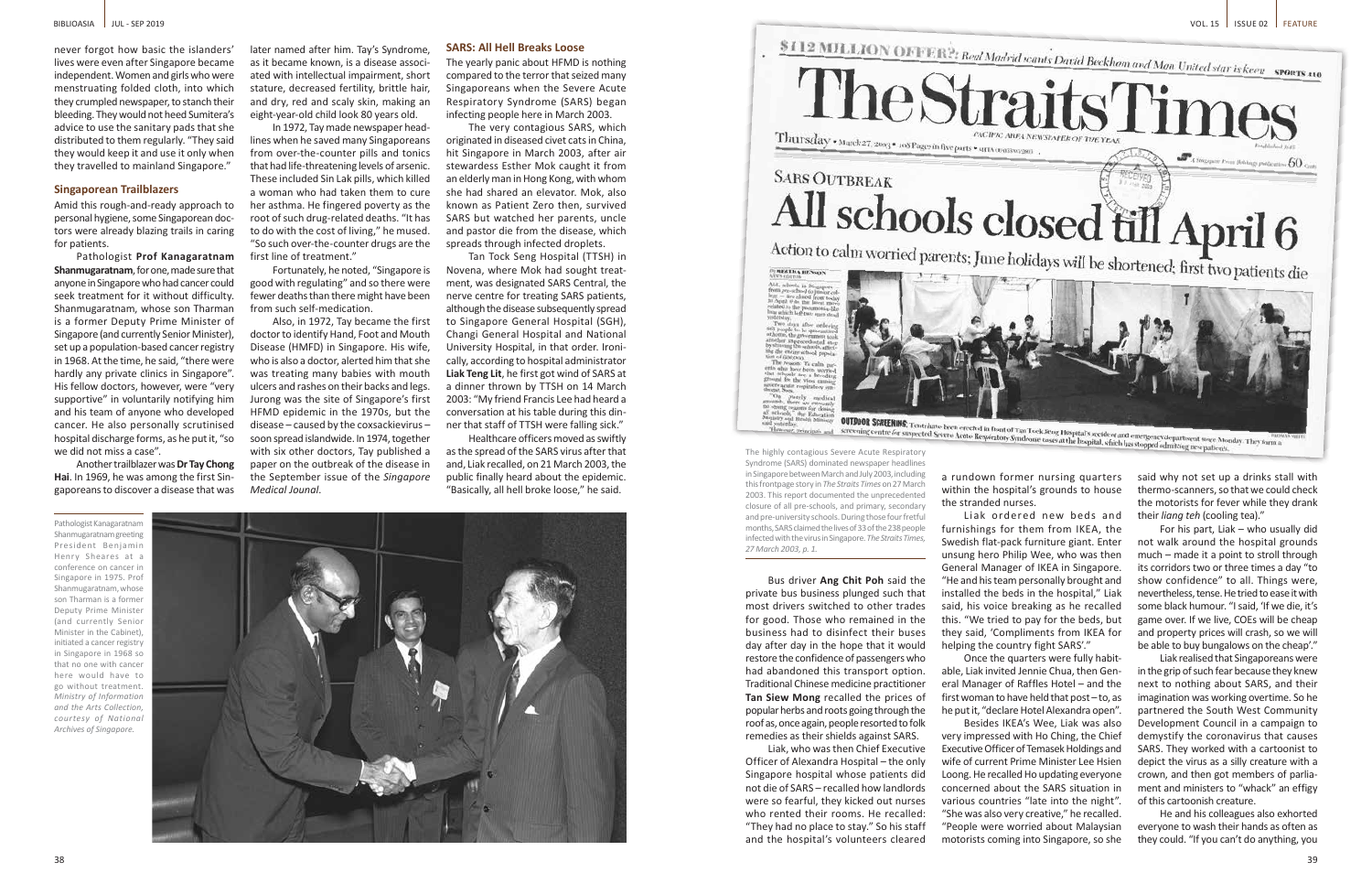feel helpless," he mused. "So when you wash your hands, you feel better." This is how Liak and his team boosted community morale during the crisis. Liak, in fact, believed that that rigorous handwashing saved his colleagues' lives. "We actually had four patients with the SARS virus at Alexandra Hospital – they even coughed in the faces of my staff." Not one among them succumbed to the virus, though. Many called them "lucky", but Liak said it was more likely thanks to their vigilance and, yes, hand-washing throughout.

While everyone in Singapore's healthcare system was reminded repeatedly to don protective masks and gowns, and keep washing their hands, some chafed against the sheer inconvenience of it all. Nurse **Loo Yew Kim**, who began her career at Kwong Wai Shiu Hospital in 1969 and worked there until she retired more than 40 years later, was at first peeved at the nagging of younger doctors for her and her fellow nurses to wash their hands after every step they took in caring for patients. "I really resented that," she recalled in Mandarin in 2014. "We were by then in our 50s and 60s, so it was not as if we didn't know that we should wash our hands."

Loo and other nurses also fumed at having to don protective gear every minute of every day during the SARS epidemic. "Sweat would be dripping down my face from the mask," she huffed. It

was all so inconvenient, she added, that at some points, she would just fling her mask aside as it kept getting in the way of saving lives. "I will never forget the SARS period," she stressed.

In June 2003, SARS was finally contained in Singapore, but not before claiming the lives of 33 among the total of 238 reported SARS patients.

Liak explained that SARS illustrated how much the world had changed due to globalisation. "Germs will always mutate and, often, viruses exchange material with human beings and animals… but in the past, whenever it mutated and killed an entire village, it could not spread after that because it had nowhere to go. But because transport became globalised, SARS could go from a Guangzhou village [in China] to towns and then cities. That is how dangerous the world has become."

Worse, he added, people were now eating more meat, leading to increasingly intensive animal farming, which was unhealthy and stoked the spread of viruses which, once mutated, would be very hard to curb.

**Prof Tan Ser Kiat**, who was SGH's chief during SARS, mused: "If a terrorist infected himself with smallpox, the incubation period of the virus would be long enough for him to mingle with everyone else. Smallpox would then spread like wildfire. This is what we are afraid of." That was because, unlike droplet-borne SARS, smallpox is air-borne,



Severe Acute Respiratory Syndrome (SARS) at the Accident & Emergency Department of Tan Tock Seng Hospital in 2003. *Source: The Straits Times © Singapore Press Holdings Limited. Reprinted with permission.*

meaning "I wouldn't know who has got it until it's too late," he said.

# **The Goats That Saved Lives**

More than most countries, perhaps, Singapore has had an excellent track record of mounting successful health campaigns. Among its biggest wins by far has been the eradication of diseases such as polio, diphtheria and rheumatic heart disease.

Diphtheria, in particular, was endemic in Singapore as tuberculosis was in the early half of the 20th century. The person to thank for its eradication is **Prof Ernest Steven Monteiro**. During the Japanese Occupation, Monteiro was in charge of Middleton Hospital, which was TTSH's infectious diseases wing. The Japanese had taken two of his brothers away, and he never saw them again. He thinks the Japanese spared his life because "they were very short of doctors… and also very health-conscious, especially about infectious diseases such as diphtheria".

At the time, Monteiro was among the very few doctors in Singapore specialising in the study of infectious diseases. He hit upon a solution to cure diphtheria after reading a book in which a doctor

had tried to produce an anti-diphtheria serum by injecting the diphtheria organism into a goat named Mephistopheles. In the play *Faust* by German writer Johann Wolfgang von Goethe, Mephistopheles was an agent of Satan.

Monteiro tried that same experiment. After cultivating diphtheria, he extracted its toxins and injected that into the necks of goats. Then, once the goats were producing serum to combat the toxins in them, Monteiro extracted the serum from the goats and injected that into a child with severe diphtheria. The child recovered.

In 1958, Monteiro introduced the oral polio vaccine in Singapore, developed by American medical researcher Albert Sabin. Some 250,000 children were immunised against the disease, which was endemic then. This was despite much opposition from his compatriots in medicine, as the vaccine had not been tested on a large population in the United States. The vaccine, however, proved effective in blocking the poliovirus and Singapore became polio-free. His son, **Dr Edmund Hugh Monteiro**,

who once headed TTSH's Communicable

Disease Centre, said that despite his father's diphtheria breakthrough during World War II, the disease was "a growing problem" in Singapore from the mid-1950s. This was, he added, in spite of doctors' pleas to parents to get their children immunised against diphtheria. In the 1960s, he recalled, "only 55 per cent of children had that immunisation". To eradicate the scourge, the younger Monteiro knew the immunisation rate had



So, in 1962, the government made immunisation against diphtheria compulsory on pain of paying a \$2,000 fine, a sum too high for most families in those days. "As far as I can remember," said the younger Monteiro, "no parent has ever been brought to court and fined." Better yet, he noted, once a child turned up at a doctor's for immunisation, he or she would most likely accept being immunised against tetanus, polio and so on. In this way, he said, Singapore soon eradicated diphtheria. He recalled further: "In those days, when they published details about the immunisation programme in *The Straits Times*, immunisation teams

would be present for about a week in housing estates.

"And these nurses would actually climb the stairs or go up in lifts and tell parents there, 'Bring your children down for immunisation.' That was the sort of service that was provided – on your doorstep and for free. That set the stage for these childhood diseases to be eradicated." By 1977, he recalled, diphtheria and polio had become things of the past for Singaporeans.

**Dr Koh Eng Kheng**, a doctor in private practice, said the government's anti-diphtheria drive was a fine example of how concerted public health campaigns had to be. Quoting former American President Theodore Roosevelt, he said the success of such campaigns hinged on the government penalising anyone who tried to dodge immunisation. "You cannot soft-pedal these things," Koh said.

Lawyer **Nadesan Ganesan**, a former Chairman of the Football Association of Singapore, remembered government nurses vaccinating him against cholera during the Japanese Occupation, which



**(Far left)** Trailblazing doctor Ernest Steven Monteiro had the brainwave to develop an anti-diphtheria serum in goats. With this serum, he and his team eradicated diphtheria in Singapore. *Courtesy of National Archives of Singapore.*

**(Bottom left)** Dr Edmund Hugh Monteiro, who is the son of Prof Ernest . Monteiro, was just as driven as his illustrious father in that he was among the earliest doctors in Singapore to treat HIV/AIDS patients, at a time when they were shunned by most. *Courtesy of Edmund Hugh Monteiro.*

**(Left)** One of the many noculation centres for cholera in 1963. Lawyer Nadesan Ganesan, who was vaccinated against cholera during the Japanese Occupation, remembers that the jab was very painful as the needle was blunt, causing his arm to swell up. *Ministry of Information and the Arts Collection, courtesy of National Archives of Singapore.*